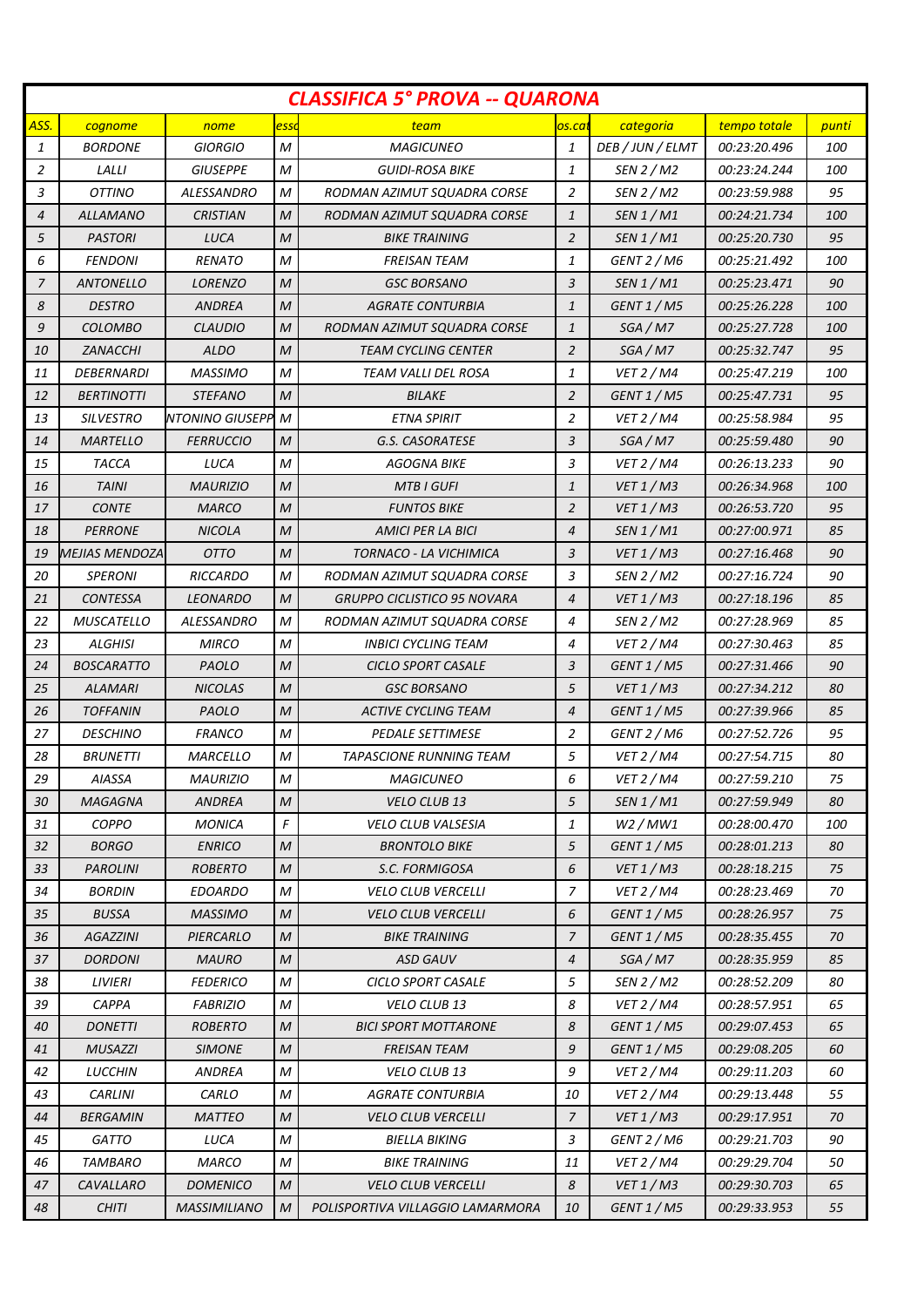| 49 | <b>QUERCIOLI</b>        | <b>GABRIELE</b>     | M             | <b>VELO CLUB VALSESIA</b>               | 12             | <b>VET 2 / M4</b> | 00:29:39.448        | 45         |
|----|-------------------------|---------------------|---------------|-----------------------------------------|----------------|-------------------|---------------------|------------|
| 50 | <b>GRECO</b>            | <b>VITO</b>         | $\mathcal M$  | <b>VELO CLUB VERCELLI</b>               | 5              | SGA/M7            | 00:29:44.199        | 80         |
| 51 | <b>OTTINO</b>           | DANILO              | М             | <b>CYCLING CENTER</b>                   | $\mathbf{1}$   | SGB / M8          | 00:29:45.941        | <i>100</i> |
| 52 | CURACANOVA              | ALESSANDRO          | M             | <b>VELO CLUB VALSESIA</b>               | 2              | SGB / M8          | 00:29:47.448        | 95         |
| 53 | <b>BACHINI</b>          | <b>ANDREA</b>       | M             | CICLISTICA PIANO ROSA                   | 13             | VET 2 / M4        | 00:29:50.946        | 40         |
| 54 | <b>SIGNINI</b>          | <b>FRANCO</b>       | M             | <b>BIKE TRAINING</b>                    | $\overline{4}$ | GENT 2 / M6       | 00:29:52.450        | 85         |
| 55 | <i><b>VILLANOVA</b></i> | <b>DAVIDE</b>       | $\mathcal{M}$ | <b>VELO CLUB 13</b>                     | 11             | GENT 1 / M5       | <i>00:29:54.696</i> | 50         |
| 56 | ZACCHI                  | GIANFRANCO          | M             | <b>VELO CLUB VERCELLI</b>               | 3              | SGB / M8          | 00:29:57.198        | 90         |
| 57 | VELLA                   | <b>GIUSEPPE</b>     | M             | <b>VELO CLUB VERCELLI</b>               | 6              | SEN 2 / M2        | 00:30:06.708        | 75         |
| 58 | BELTRAMI                | GIACOMO             | M             | <b>BIKE TRAINING</b>                    | $\overline{7}$ | SEN 2 / M2        | 00:30:33.946        | 70         |
| 59 | CASTELLARO              | <b>RICCARDO</b>     | M             | <b>GRUPPO SPORTIVO AOSTA</b>            | 14             | VET 2 / M4        | 00:30:35.943        | 35         |
| 60 | LEVANTESI               | ALBERTO             | M             | <b>VELO CLUB VERCELLI</b>               | 5              | GENT 2 / M6       | 00:31:10.181        | 80         |
| 61 | <b>PIATTO</b>           | <b>EMIDIO</b>       | $\mathcal M$  | <b>BICI SPORT MOTTARONE</b>             | 12             | GENT 1 / M5       | 00:31:25.951        | 45         |
| 62 | <b>SPIROLAZZI</b>       | CARLO               | M             | CICLOAMATORI NOVARA                     | 8              | SEN 2 / M2        | 00:31:27.686        | 65         |
| 63 | ARMONDI                 | <b>ANDREA</b>       | M             | <b>VELO CLUB 13</b>                     | 13             | GENT 1 / M5       | 00:31:35.423        | 40         |
| 64 | CAVANNA                 | <b>EZIO</b>         | M             | <b>MYG CYCLING TEAM</b>                 | $\overline{4}$ | SGB / M8          | 00:31:43.437        | 85         |
| 65 | <b>VITALI</b>           | LUIGI               | M             | <b>VELO CLUB VERCELLI</b>               | 9              | SEN 2 / M2        | 00:31:48.439        | 60         |
| 66 | <b>MARTORANA</b>        | <b>MARIANO</b>      | M             | <b>PEDALE TRINESE</b>                   | 6              | GENT 2 / M6       | 00:31:49.435        | 75         |
| 67 | <b>TUNINETTI</b>        | <b>ANDREA</b>       | $\mathcal{M}$ | <b>VELO CLUB VERCELLI</b>               | 14             | GENT 1 / M5       | 00:31:52.685        | 35         |
| 68 | <b>SCHIOCHET</b>        | GIOVANNI            | $\mathcal{M}$ | <b>VELO CLUB VERCELLI</b>               | 15             | GENT 1 / M5       | 00:32:16.428        | 30         |
| 69 | <b>SANZONE</b>          | MATTIA              | M             | <b>VELO CLUB VERCELLI</b>               | 1              | DEB / JUN / ELMT  | 00:32:26.677        | 95         |
| 70 | VITA                    | GIANCARLO           | M             | TORNACO - LA VICHIMICA                  | 5              | SGB / M8          | 00:32:30.431        | 80         |
| 71 | <b>ZANETTI</b>          | <b>FULVIO</b>       | M             | <b>SPORTIVI BRIGA</b>                   | 6              | SGB / M8          | 00:32:47.929        | 75         |
| 72 | <b>TALUCCI</b>          | STEFANO             | М             | <b>BIKE TRAINING</b>                    | 15             | VET 2 / M4        | 00:32:51.175        | 30         |
| 73 | <b>CALLEGARO</b>        | <b>SILVANO</b>      | M             | <b>VELO CLUB VALSESIA</b>               | 6              | SGA/M7            | 00:32:52.675        | 75         |
| 74 | <b>BUZZONI</b>          | DAVIDE              | M             | RODMAN AZIMUT SQUADRA CORSE             | 7              | GENT 2 / M6       | 00:33:00.924        | 70         |
| 75 | <b>BORDONE</b>          | <b>SILVIO</b>       | M             | CICLO SPORT CASALE                      | 16             | VET 2 / M4        | 00:33:04.920        | 25         |
| 76 | <b>CAIRATI</b>          | <b>GIAMPIETRO</b>   | M             | <b>BRONTOLO BIKE</b>                    | 8              | GENT 2 / M6       | 00:33:12.176        | 65         |
| 77 | <b>NEGRI</b>            | ANDREA              | M             | <b>VELO CLUB VALSESIA</b>               | 9              | <i>VET 1 / M3</i> | 00:33:40.924        | 60         |
| 78 | <b>IANI</b>             | PAOLO               | М             | TEAM VALLI DEL ROSA                     | 9              | GENT 2 / M6       | 00:33:43.422        | 60         |
| 79 | <b>VALENTE</b>          | <b>GABRIELLA</b>    | F             | RODMAN AZIMUT SQUADRA CORSE             | $\mathbf{1}$   | W1 / JWS / EWS    | 00:33:45.681        | 100        |
| 80 | <b>BERGONZI</b>         | <b>MAURO</b>        | М             | CICLO SPORT CASALE                      | 10             | GENT 2 / M6       | 00:34:13.167        | 55         |
| 81 | <b>BAGNALONE</b>        | PIERLUIGI           | M             | <b>VELO CLUB VERCELLI</b>               | 17             | <b>VET 2 / M4</b> | 00:34:19.156        | 20         |
| 82 | LACHI                   | PAOLO               | M             | <b>TEAM VALLI DEL ROSA</b>              | 7              | SGA/M7            | 00:34:19.919        | 70         |
| 83 | <b>FRACCARO</b>         | <b>ANTONIO</b>      | М             | <b>AGRATE CONTURBIA</b>                 | $\overline{7}$ | SGB / M8          | 00:34:33.668        | 70         |
| 84 | <b>PERINO</b>           | PAOLO               | М             | <b>CUSATI BIKE TRAINING RACING TEAM</b> | 11             | GENT 2 / M6       | 00:34:34.413        | 50         |
| 85 | PASSERA                 | <b>MASSIMILIANO</b> | М             | <b>GRUPPO CICLISTICO 95 NOVARA</b>      | 18             | VET 2 / M4        | 00:34:48.426        | 15         |
| 86 | <b>GROSSI</b>           | <b>MAURO</b>        | M             | <b>AMATORI LOCATESE</b>                 | 16             | GENT 1 / M5       | 00:35:12.414        | 25         |
| 87 | <b>BONATO</b>           | <b>IVANO</b>        | M             | <b>BIELLA BIKING</b>                    | 8              | SGA/M7            | 00:35:22.164        | 65         |
| 88 | <b>BARUSCO</b>          | <b>GABRIELE</b>     | M             | U.C.D. PRATESE                          | 19             | <b>VET 2 / M4</b> | 00:35:40.160        | 10         |
| 89 | <b>SPIROLAZZI</b>       | <b>GABRIELE</b>     | M             | CICLOAMATORI NOVARA                     | 10             | VET 1/M3          | 00:36:06.907        | 55         |
| 90 | <b>UBERTINO</b>         | VALERIA             | $\mathcal{F}$ | <b>BIELLA BIKING</b>                    | 2              | W2/MW1            | 00:36:33.161        | 95         |
| 91 | <b>FLORES ANCO</b>      | <b>FABIO</b>        | М             | <b>TEAM FROGS</b>                       | 1              | DEB / JUN / ELMT  | 00:36:47.152        | 90         |
| 92 | <b>MENEGHELLO</b>       | LUCA                | М             | <b>BIKE SPACE</b>                       | 10             | SEN 2 / M2        | 00:36:48.152        | 55         |
| 93 | <b>CODA</b>             | SILVIA              | F             | <b>VELO CLUB VERCELLI</b>               | $\mathbf{1}$   | W3/MW2            | 00:36:58.136        | 100        |
| 94 | CAVALLIN                | VALENTINA           | F             | <b>PEDALE ROSA</b>                      | 2              | W1 / JWS / EWS    | <i>00:37:05.151</i> | 95         |
| 95 | CANOVA                  | <b>LUCIANO</b>      | M             | <b>CYCLING CENTER</b>                   | 12             | GENT 2 / M6       | 00:37:05.400        | 45         |
| 96 | MOLINARI                | <b>MAURIZIO</b>     | M             | PEDALE TRINESE                          | 8              | SGB / M8          | 00:37:09.649        | 65         |
| 97 | <b>MARCHETTI</b>        | ROCCO               | М             | NOVARA CHE PEDALA                       | 9              | SGB / M8          | 00:37:20.147        | 60         |
| 98 | PELLATI                 | <b>CESARE</b>       | $\mathcal M$  | TORNACO - LA VICHIMICA                  | 17             | GENT 1 / M5       | 00:37:59.654        | 20         |